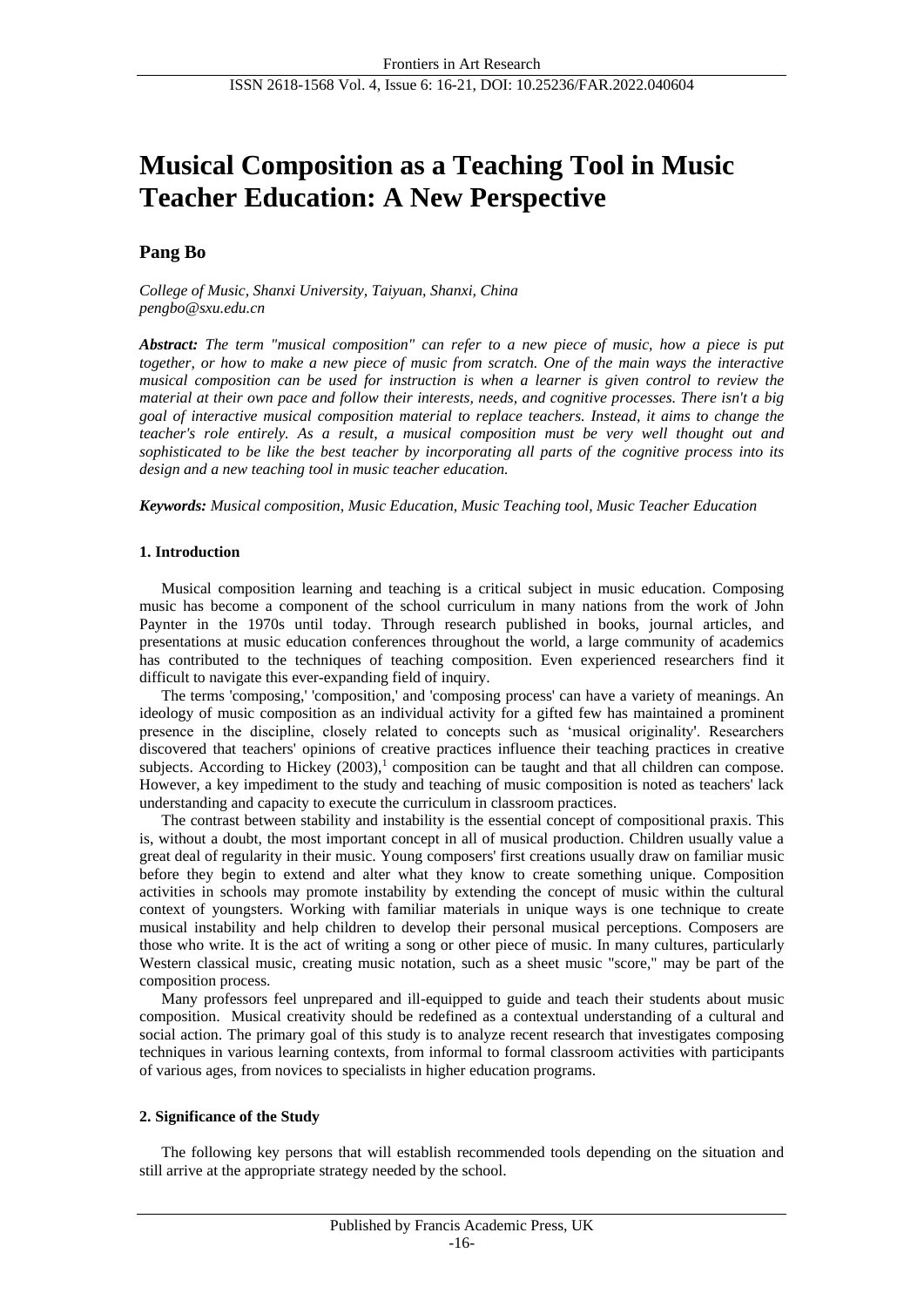Administrators of schools. The school will be able to create stronger strategic plans and formulations by utilizing proven musical composition instructional materials in the performance of the students. The research will aid in identifying particular actions in school operations that contribute to the approach. It might make assignments to specific teams in order to achieve school goals.

Teachers. This can be a starting point for formalizing the use of musical composition educational resources. The concept was used to make strategy development and implementation more practicable. This could pave the way for the establishment of a school for strategic teacher management.

Future Researchers. There are various variables that must be considered that are not part of the investigation. In future studies, the effectiveness of manipulative materials might be emphasized. Predictions of a successful approach are another aspect of future study. The model can indicate whether or not schools will be effective in adopting musical composition training resources. This will aid in anticipating future actions that may have an impact on strategy.

Researcher. The researcher hopes to develop a model for practical use while also answering critical issues about employing musical composition teaching materials on a regular basis. It would aid in the development of strategy as an individual practice in school. The researcher would also like to conduct additional research in this area of study.

#### **3. Review of Related Literature**

Musical composition is the act of creating music, the art of creating music, or the finished result itself. These meanings are linked and presuppose the existence of a tradition in which musical compositions can be repeated. Composition and improvisation cannot be the same thing in this sense. When pitch sounds are combined in compositions, they are combined in a way that makes sense in musical time and space. Intervals are relationships between pitches; rhythm is a term that incorporates all components of music that endure a long time. Rhythm, on the other hand, may or may not be governed by the song's time. <sup>3</sup>

There are recurring patterns of accented and unaccented "beats" in metrically ordered rhythm that constitute a durational substructure that impacts all other components of the song, such as the character of melody, harmony, and texture. Metrical rhythm is nearly often seen in dance music since its patterning is extremely comparable to how individuals move their bodies and steps. However, music that is based on words, or "logogenic," often features metrical patterns that are similar to those found in poetry. The first big set of logogenic compositions that have been carried down through the years is medieval plainchant. Plainchant is composed of monophonic interpretations of liturgical texts for the entire year, based on a system of eight church modes, diatonic scales derived from medieval singers' melodic inspirations. Modality, whether it relates to a melodic or rhythmic framework, assists composers in considering how to make music in a wide range of primarily monophonic musical forms, particularly in Asia.<sup>4</sup>

It's not possible to rule out Asian influences on the early European music of Judaea, Greece, Byzantium or the middle Ages. Europeans, on the other hand, didn't start with more than melody and pitch arrangements. Plainchant's rhythmic properties have been a subject of debate because there is no systematic discussion of plainchant rhythm, and the notation used was vague when it came to rhythm. It's possible that plainchant's strength came from the fact that it didn't have an all-encompassing notation. This allowed for the flexibility of performance and regional variation that comes from a part written, part oral tradition.

Composition activities in schools can lead to a lot of uncertainty because they can change the definition of what music is in the cultural context that the kids are used to. Trying to help young composers understand more about what music is and what it can be encourages the growth of a musical composition. Composing, on the other hand, is thought of by some as a practical activity: an interesting addition to the syllabus, but not as important as learning how to analyze sounds and writes down what you hear.<sup>7</sup> The time spent on making individual compositions is time that could be better spent learning the core of musical knowledge, which could be called aural, aural awareness, harmony and theory, or musical understanding. For these teachers, writing music isn't a way to know anything on its own. Instead, they show their musical knowledge by remembering and applying facts, information, and theory when they look at masterworks. They say that a student doesn't have enough experience playing and listening to music to be able to write their own music on their own.8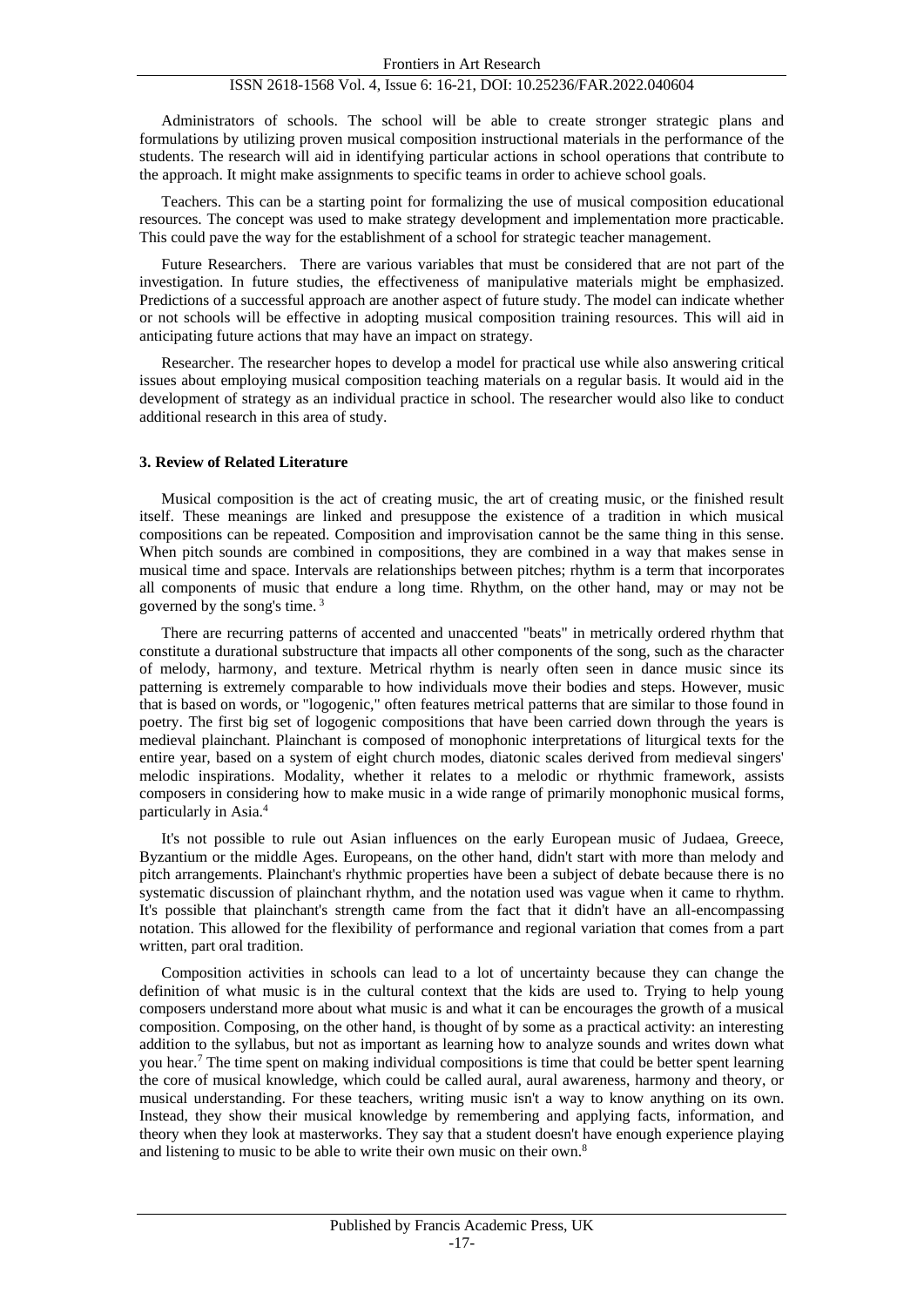#### *3.1 Effectiveness of musical composition*

| <b>Learning Styles of Students</b>    |     |                |                |      |
|---------------------------------------|-----|----------------|----------------|------|
|                                       | N   | <b>Minimum</b> | <b>Maximum</b> | Mean |
| The use of Musical composition        |     |                |                |      |
| increases students' confidence to     | 100 | 1.00           | 4.00           | 2.85 |
| participate actively in the class     |     |                |                |      |
| Musical composition allows            |     |                |                |      |
| students' to be more creative and     | 100 | 1.00           | 4.00           | 2.56 |
| imaginative.                          |     |                |                |      |
| Aware of the great opportunities that |     |                |                |      |
| Musical composition offers for        | 100 | 1.00           | 4.00           | 2.53 |
| effective teaching.                   |     |                |                |      |
| The use of Musical composition        |     |                |                |      |
| helps to prepare teaching resources   | 100 | 1.00           | 4.00           | 2.64 |
| and materials.                        |     |                |                |      |
| 77                                    |     |                |                |      |
| TOTAL                                 | 100 | 1.00           | 4.00           | 2.64 |
|                                       |     |                |                |      |

| Table 1: Assessment of the effectiveness of musical composition. |  |  |
|------------------------------------------------------------------|--|--|
|                                                                  |  |  |

| <b>Teaching Styles</b>                                                                                                      |     |                |                |             |
|-----------------------------------------------------------------------------------------------------------------------------|-----|----------------|----------------|-------------|
|                                                                                                                             | N   | <b>Minimum</b> | <b>Maximum</b> | <b>Mean</b> |
| The use of Musical composition helps<br>teachers to improve teaching with more<br>updated materials.                        | 100 | 1.00           | 4.00           | 2.34        |
| Have more time to cater to students'<br>need if Musical composition is used in<br>teaching.                                 | 100 | 1.00           | 4.00           | 2.63        |
| Students' pay attention when Musical<br>composition is used in teaching.                                                    | 100 | 1.00           | 4.00           | 2.61        |
| I am confident that my students' learn<br>best with the help of Musical<br>composition.                                     | 100 | 1.00           | 4.00           | 2.75        |
| The use of Musical composition enables<br>the students' to be more active and<br>engaging in making musical<br>composition. | 100 | 1.00           | 4.00           | 2.99        |
| <b>TOTAL</b>                                                                                                                | 100 | 1.00           | 4.00           | 2.66        |

Table 1 shows the effectiveness of musical composition. The highest statement was "Students understand more easily what they learn" with average mean of 2.85 inferred as "Strongly Agree." The lowest statement was **"**The use of Musical composition helps teachers to improve teaching with more updated materials." with average mean of 2.34 inferred as "Strongly Agree" also. In total, the average was 2.64 (learning style of students) and 2.66 (teaching styles) and inferred as "Strongly Agree."

The main reason for teaching composition in the music class is that it helps students learn about music in a more informed way. Creating a piece of music is all about the students. It requires listening and critical thinking skills, and it encourages students to be more active during rehearsals. Music composition can be hard to understand for people who are just starting out. It helped both teachers get better at teaching when they taught things that aren't standard in music education.<sup>9</sup> Furthermore, the teachers became more confident in their own skills and abilities, which helped them better understand their students' needs and abilities. This is what happened last when the teachers went outside of their formal training. They pushed both themselves and the students. They were able to tap into previously unknown abilities in their students. Including compositional study in the requirements for music teachers to get their license or stay in school can help them be more confident, be better at teaching,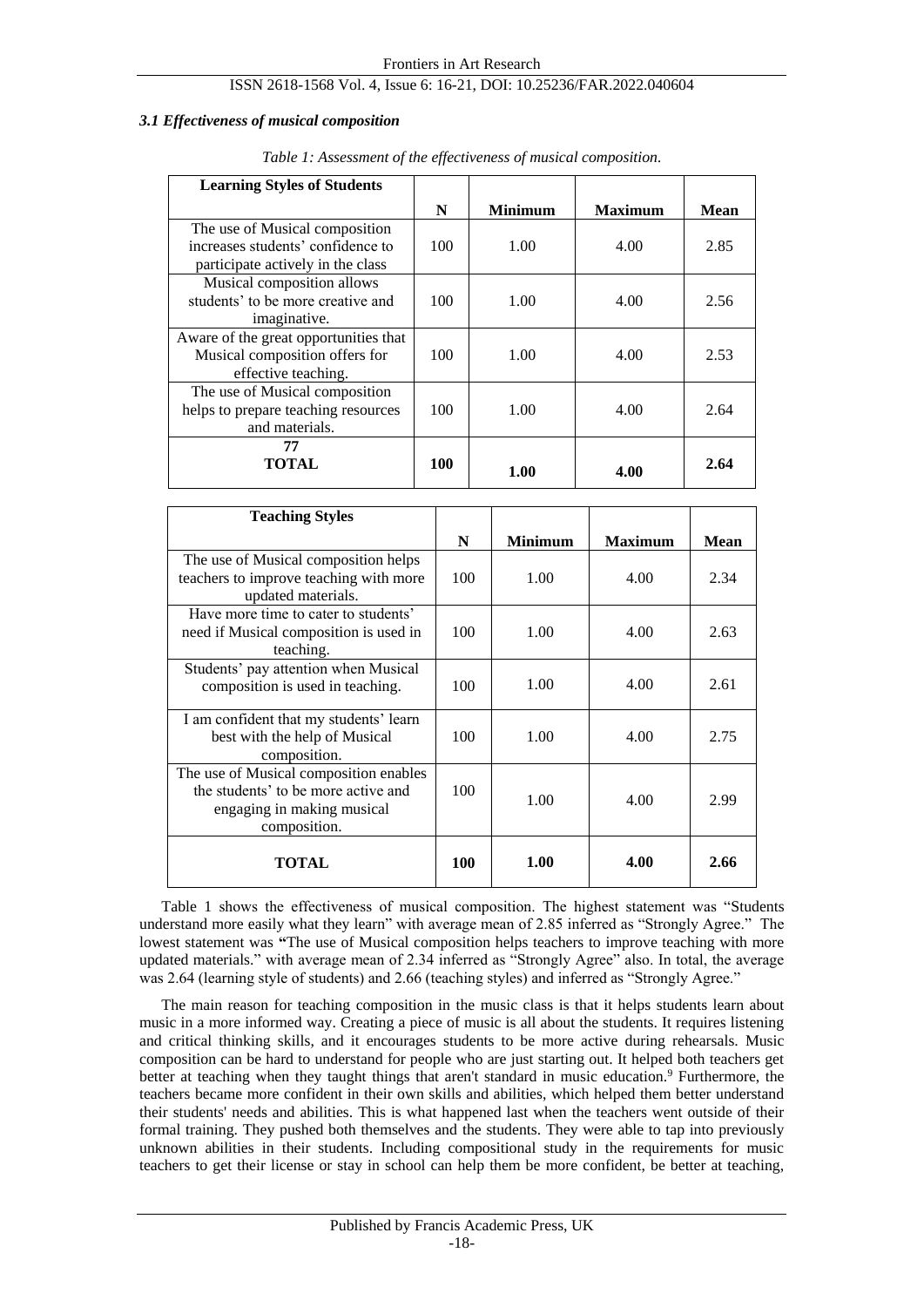and help their students succeed. For schools that have music programs, it would be good for teachers to include composition in their lessons or to get professional development in composition.<sup>10</sup>

### *3.2 Regression –Predictors of level of assessment of effectiveness of musical composition under the teaching tool in music teacher education*

Table 2 represents the Regression –Predictors of level of assessment of effectiveness of musical composition under the teaching tool in music teacher education. It shows that learning environment and methods of teaching can be variables under the predictors of level of assessment of effectiveness of musical composition under the teaching tool in music teacher education. The goal of composition instruction is not to make the next "great" composer, but to let all kids experience what music can do for them as people.

| Model | Variables<br>Entered    | Variables<br>Removed | Method                                                                                                                                    |
|-------|-------------------------|----------------------|-------------------------------------------------------------------------------------------------------------------------------------------|
|       | Learning<br>environment |                      | Stepwise<br>(Criteria:<br>Probability-of-<br>$F$ -to-enter $\Leftarrow$<br>.050.<br>Probability-of-<br>$F$ -to-remove $\succeq$<br>.100). |
| 2     | Methods of<br>teaching  |                      | Stepwise<br>(Criteria:<br>Probability-of-<br>$F$ -to-enter $\Leftarrow$<br>.050.<br>Probability-of-<br>$F$ -to-remove $\simeq$<br>.100).  |

*Table 2: Regression –Predictors of level of assessment of effectiveness of musical composition under the teaching tool in music teacher education.*

#### *Table 3: Coefficients*

|               |                                                       | <b>Unstandardized</b><br><b>Coefficients</b> |                   | <b>Standardized</b><br><b>Coefficients</b> |        | <b>Collinearity Statistics</b> |                  |       |
|---------------|-------------------------------------------------------|----------------------------------------------|-------------------|--------------------------------------------|--------|--------------------------------|------------------|-------|
|               | Model                                                 | B                                            | <b>Std. Error</b> | <b>Beta</b>                                |        | Sig.                           | <b>Tolerance</b> | VIF   |
|               | (Constant)                                            | 1.206                                        | .079              |                                            | 15.337 | .000                           |                  |       |
|               | Learning environment                                  | .468                                         | .026              | .474                                       | 17.683 | .000                           | 1.000            | 1.000 |
| $\mathcal{L}$ | (Constant)                                            | 1.051                                        | .081              |                                            | 13.044 | .000                           |                  |       |
|               | Methods of teaching                                   | .470                                         | .026              | .476                                       | 18.099 | .000                           | 1.000            | 1.000 |
|               | Level of Practices in<br>using Musical<br>Composition | .091                                         | .014              | .174                                       | 6.614  | .000                           | 1.000            | 1.000 |

Table 3 represents the model for constant between the Learning environment and Methods of teaching. It shows that both predictors were significantly related with the level of practices in using musical composition.

In the same way that writing is more just manipulating composing tools, teaching writing is more than simply imparting compositional skills. The teacher guides and assists students in achieving their objectives while allowing them to determine for themselves what works best in a particular musical context. As part of this organization, the instructor breaks down writing, which is a multi-skilled activity, into a series of basic stages for the students to follow.<sup>11</sup>

# **4. Summary and Conclusions**

#### *4.1 Summary*

The level of practices of using musical composition as teaching tool in music teacher education shows the highest statement was "Students understand more easily what they learn" with average mean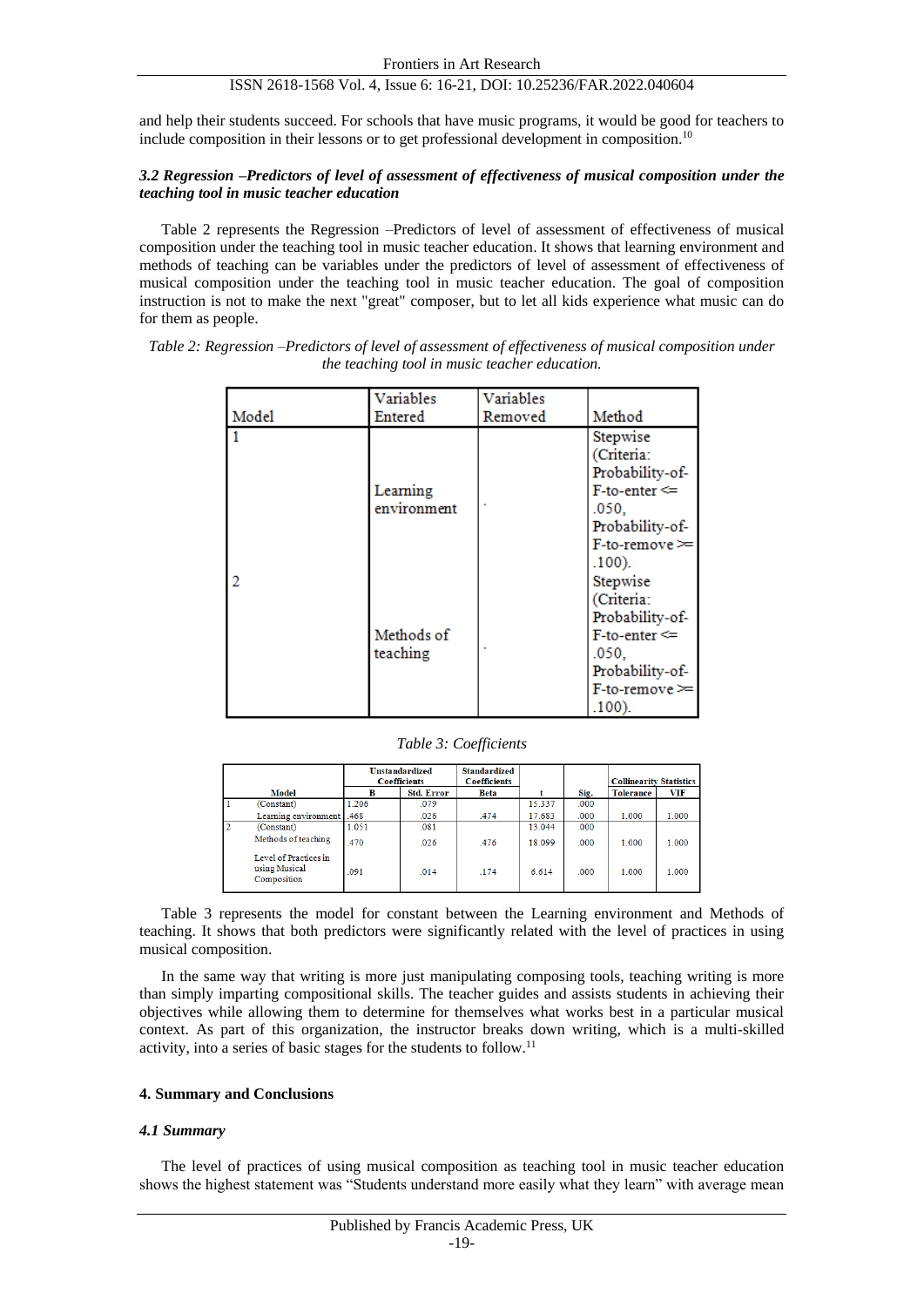of 3.22 inferred as "Strongly Agree." The lowest statement was "The use of Musical composition increases students' confidence to participate actively in the class." with average mean of 2.32 inferred as "Strongly Agree" also. In total, the average was 2.73 (learning environment) and 2.83 (methods of teaching) and inferred as "Strongly Agree."

The level of effectiveness of musical composition shows the highest statement was "Students understand more easily what they learn" with average mean of 2.85 inferred as "Strongly Agree." The lowest statement was "The use of Musical composition helps teachers to improve teaching with more updated materials." with average mean of 2.34 inferred as "Strongly Agree" also. In total, the average was 2.64 (learning style of students) and 2.66 (teaching styles) and inferred as "Strongly Agree."

Regression –Predictors of level of assessment of effectiveness of musical composition under the teaching tool in music teacher education. It shows that learning environment and methods of teaching can be variables under the predictors of level of assessment of effectiveness of musical composition under the teaching tool in music teacher education.

Moderation analysis on the effect effectiveness of musical composition in learning environment and methods of teaching in terms of learning environment and methods of teaching that as mediated by grit, on the relationship by level of practices showed that  $(t = 2.314, p = 0.981)$ .

#### *4.2 Conclusions*

Teachers of creative composition encourage their pupils to think more autonomously, even if they aren't particularly talented academically. Models are utilized to assist pupils in the generation of new concepts. They are also urged to work in the same manner as the composers, rather than copying their work. These kids begin to learn how to "re-invent the grammar," despite the fact that they are unable to work independently at first. Other benefits included the fact that these professors employed a more diverse variety of musical styles as inspiration for their students' composing projects, and their pupils demonstrated a strong ability to work in both tonal and non-tonal frameworks.

Teaching composition is both a means of transferring skills and a means of assisting students in becoming more self-sufficient and critical of their own work. Put information and experience into a student's "culture bag" and encouraging them to use this knowledge and experience has the greatest influence on how they learn and how they do academically. The norms and conventions that each instructor establishes will have an impact on how students see their writing talents and how they create their essays.

# **References**

*[1] Hickey, M. (2003). Creative thinking in the context of music composition. In M. Hickey (Ed.), Why and how to teach music composition: A new horizon for music education, (pp.31-53). Reston, VA: The National Association for Music Education. Retrieved from https://journals.sagepub.com /doi/10.1177/0305735606059103*

*[2] Gordon, E. E. (2007b). Learning sequences in music: A contemporary music learning theory. Chicago: GIA. Retrieved from https://www.allianceamm.org/resources/gordon/*

*[3] Major, A. E., & Cottle, M. (2010). Learning and teaching through talk: Music composing in the classroom with children aged six to seven years. British Journal of Music Education, 27(03), 289-304. Retrieved from https://files.eric.ed.gov/fulltext/EJ1205445.pdf*

*[4] Schiff, M. S. (2015). A qualitative study of music teachers' beliefs about the teaching of composition (Doctoral dissertation, Boston University, 2015). Ann Arbor, MI: ProQuest. Retrieved from https://files.eric.ed.gov/fulltext/EJ1205445.pdf*

*[5] Gravetter, F.J. and Forzano, L.-A.B. (2016) Research Methods for the Behavioral Sciences. 5th Edition, Cengage, Stamford. Retrieved from https://www.scirp.org/(S (lz5mqp453edsnp55rrgjct55))/ reference/ReferencesPapers.aspx?ReferenceID=2113235*

*[6] Hayes, A.F. (2017) Introduction to Mediation, Moderation, and Conditional Process Analysis: A Regression-Based Approach. Guilford Press, New York. Retrieved from https://www.scirp.org/ (S(351jmbntvnsjt1aadkozje))/reference/ReferencesPapers.aspx?ReferenceID=2277421*

*[7] Younker, B. A. (2000). Thought processes and strategies of students engaged in music composition. Research Studies in Music Education, 14(1), 24-39. https://doi.org/10.1177/1321103X0001400103*